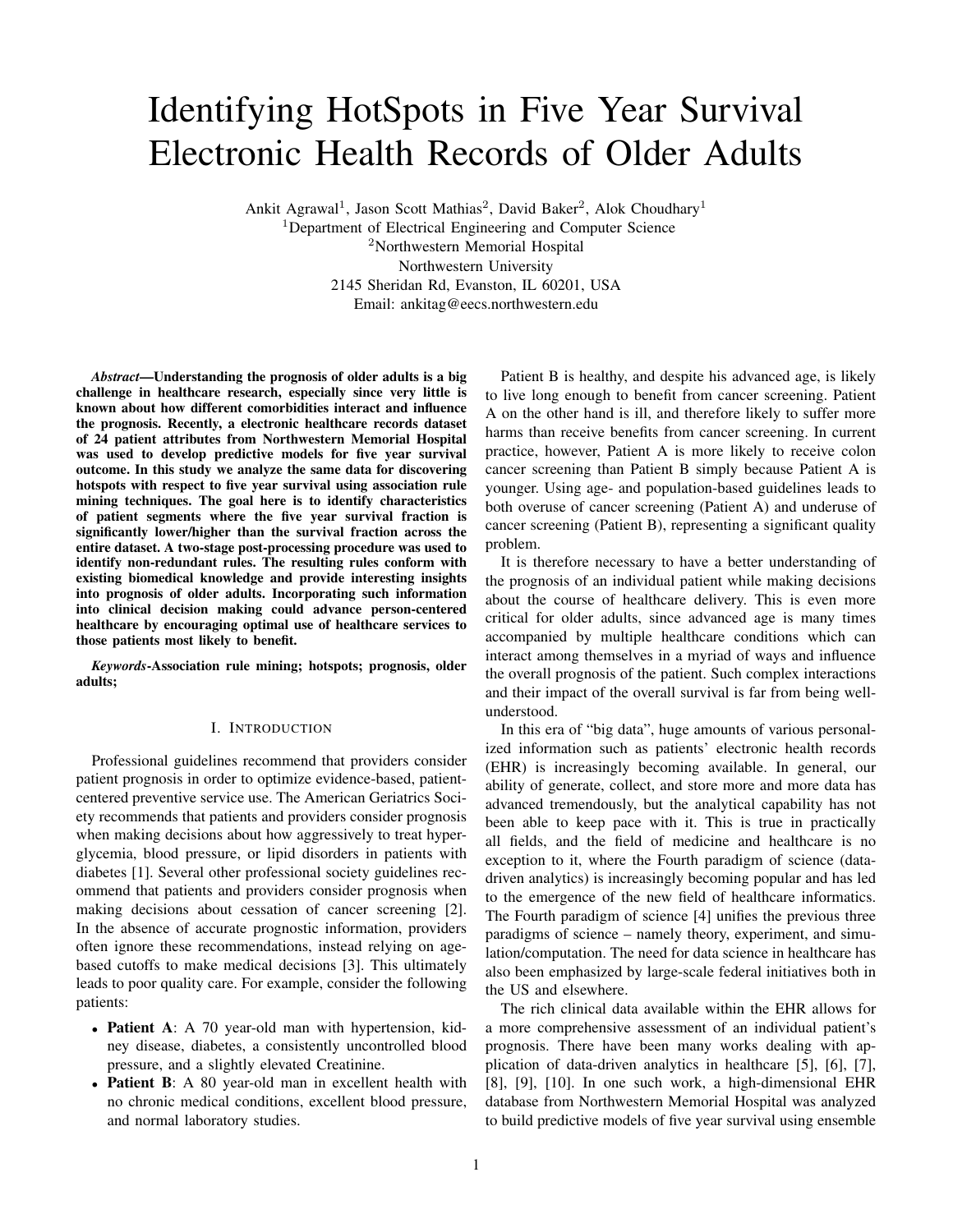predictive mining techniques [9] and an online five year life expectancy calculator was developed deploying those models [11] using 24 patient attributes. The ensemble predictive model was shown to outperform other better known prognostic indices, like the Charlson Comorbidity Index [12] and Walter Life Expectancy Index [13].

In this work, we analyze the same dataset used in [9] for the purpose of identifying hotspots with respect to five year survival using association rule mining techniques. The goal here therefore, is to automatically discover segments of this data where the survival fraction is significantly higher or significantly lower than the survival fraction across the entire dataset. The application of association rule mining techniques can result in a large number of association rules, but many of them may be redundant. We used a two-step semi-manual post-processing procedure to eliminate the redundant rules. The non-redundant rules discovered as a result of the current analysis represent interesting insights into the prognosis of older adults.

The rest of the paper is organized as follows: Section II gives an overview of association rule mining and describes the HotSpot algorithm used in this work, followed by a description of the data and its attributes in Section III. Experiments and results are presented in Section IV, and finally the conclusion and future work in Section V.

## II. ASSOCIATION RULE MINING

Association rule mining is a class of machine learning techniques that are useful to discover patterns in the data. In contrast to predictive modeling where the goal is to predict the value of a target variable based on the values of input variables, the goal in association rule mining is bottom-up discovery of associations among the attributes.

It is formally stated as follows [14]: Let  $I$  be a set of  $n$ binary attributes called items. Let  $T$  be a set of transactions. Each transaction in  $T$  contains a subset of the items in  $I$ . A rule is defined as an implication of the form  $X \Rightarrow Y$ where  $X, Y \subseteq I$  and  $X \cap Y = \phi$ . The sets of items X and Y are called antecedent (left-hand-side or LHS) and consequent (right-hand-side or RHS) of the rule respectively. A target/outcome attribute, if available, is fixed as the RHS set  $Y$ , and thus association rule mining would discover segments  $X$  where the average value of the target attribute (or fraction of the instances with the target attribute having the value of interest, in case the target attribute is nominal) is significantly higher or lower from that across the entire dataset. A commonly given example from market basket analysis is of the rule  ${Bread} \Rightarrow {Butter}$ , meaning that customers who buy bread also buy butter.

Some of the association rule mining algorithms only work with binary attributes, indicating the presence/absence of the item in the transaction. To be able to use nominal attributes (having multiple but finite possible values) and numeric attributes (having continuous range of numerical values) with such algorithms, it is often necessary to derive binary attributes first for the purpose of association rule mining. Popular algorithms for association rule mining include Apriori [15], Eclat [16], FP-Growth [17].

Note that the problem of association rule mining is tantamount to the inverse question of retrieval in databases. In database retrieval, the input query is the segment definition in terms of attribute values, and the database system returns the segment, whose properties can subsequently be analyzed. However, such database retrieval cannot automatically discover segments with high fraction of a target attribute value of interest, which is exactly what association rule mining can do. Let us see it in context of the current EHR data. In this case, we have several patient attributes including an binary outcome/target attribute (five year survival). Let us say the average fraction of patients who did not survive at least five years is  $f$ . It would then be of interest to automatically discover from the data under what conditions – as defined by the combination of patient attribute-values – is the survival time  $f'$  significantly higher or significantly lower than  $f$ .

## *HotSpot Algorithm*

This is an association rule mining algorithm where the RHS or consequent is fixed to the target attribute. It is a simple yet powerful algorithm which can be used for segmentation with both nominal and numeric target attributes. It uses a greedy approach to construct the association rules in a treelike fashion, where the depth-first search is constrained by the three parameters. The root of the tree consists of the entire data where the average fraction of the target attribute is f. A branch is added if the algorithm is able to find segment defined by fixing the value of a single attribute such that the resulting fraction of the target attribute in that segment  $f'$  is significantly higher or lower.

- 1) Maximum branching factor: This represents the maximum number of children nodes to consider at each node, and controls the amount of search performed, since the algorithm uses a greedy search. A higher value of this parameter would lead to a greater amount of search and potentially more number of rules.
- 2) Minimum improvement in target value: The algorithm must be able to find at least this much improvement in the target value of the resulting segment in order to add a new branch. The improvement in the target value can be defined as either an increase or a decrease in the average target value (in case of numeric targets) or target fraction (in case of nominal targets). Higher values would contrain the search and result in less number of rules.
- 3) Minimum segment size: The size of the resulting segment must be at least this much in order to add a new branch. This relates to the support or generalizability of the rule. Lower values of support would result in discovery of more rules. Very low values would give many noisy rules that are applicable to only a few instances, while very high values may give very few or no rules at all.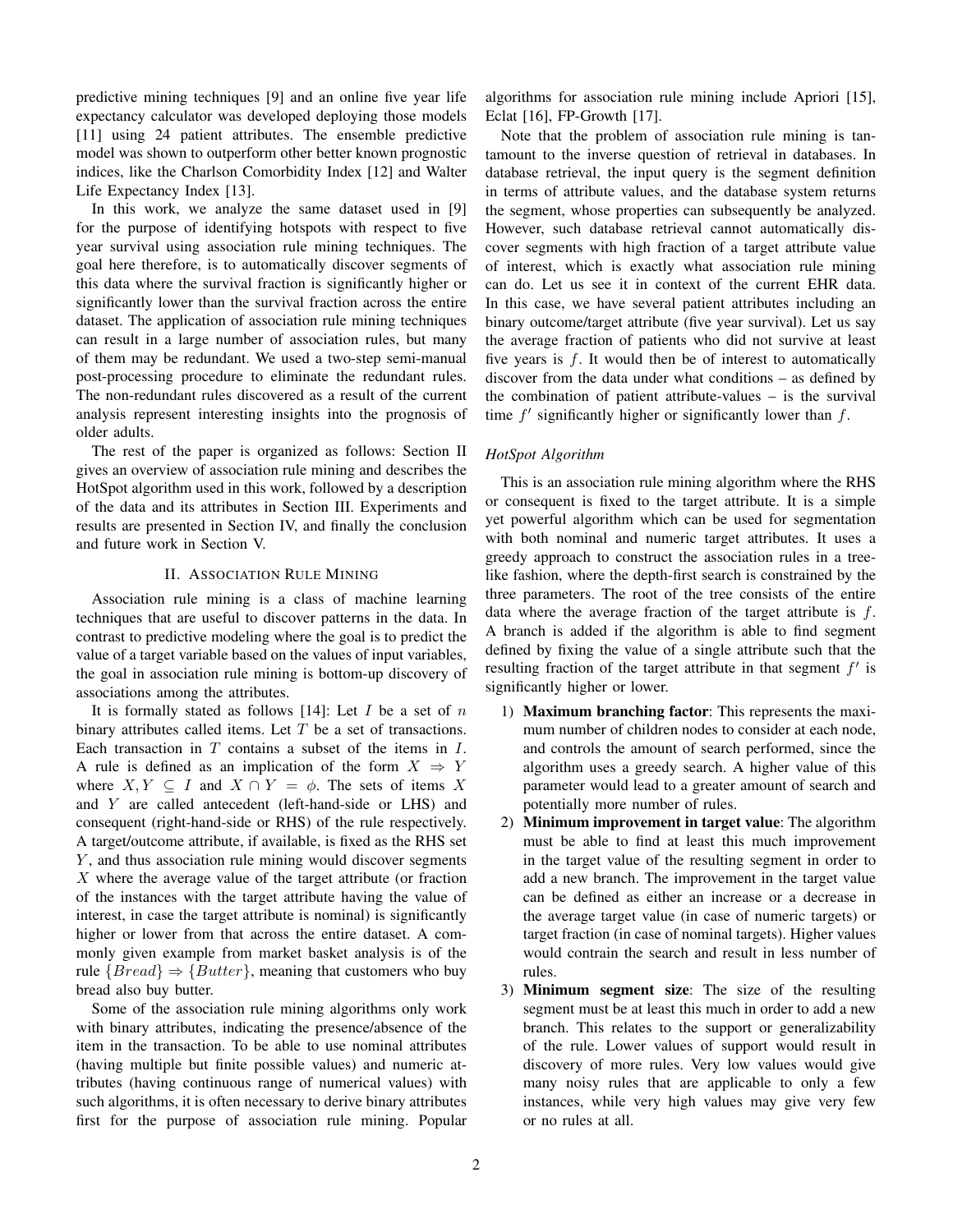

Fig. 1. The data mining workflow used in this work. EHR data is extracted for patients with at least one visit to NMFF in 2003, nearly 1000 attributes were derived, in a bid to provide domain knowledge to the predictive model. Multiple rounds of automatic attribute selection interleaved with manual inspection and selection were performed to identify a small non-redundant attribute set. All instances with any missing/unknown values are then removed to get the dataset for association rule mining. HotSpot algorithm was used for association rule mining, and redundant rule removal procedure performed to get the final list of non-redundant association rules.

The HotSpot algorithm itself is quite straightforward. It begins with the entire dataset at the top, and goes down the data in a depth-first fashion using a greedy approach, i.e., by identifying an attribute which would give the maximum improvement in target value subject to the above constraints and subsequently branching on that to create a new child node. It then tries the same thing at every node recursively. Each node of the resulting tree corresponds to an association rule represented by the corresponding segment. The HotSpot algorithm has previously been used for finding association rules in a lung cancer dataset [8], [18].

We use the implementation of the HotSpot algorithm provided in the WEKA data mining toolkit [19].

# III. EHR DATA OF OLDER ADULTS USED FOR ASSOCIATION RULE MINING

In this work, we have used the same dataset as used in [9]. Some key features of the data are again described here. Patient-level EHR data was extracted from the Enterprise Data Warehouse (EDW) implemented by Northwestern University (NU), Northwestern Memorial Hospital (NMH), and Northwestern Medical Faculty Foundation (NMFF) using Cerner and Epic EHR. Those patients were selected with at least one visit to NMFF in 2003 aged 50 years or more. This was linked with the National Death Index for the years 2003- 2008, to be able to model 5-year survival. Five year survival is typically recommended to be considered while making because decisions about preventive service use (eg, cancer screening, aggressive glucose control) [20].

A total of 980 predictive attributes for 7463 patients were derived. The attributes were derived from all a priori plausible predictors of mortality available within the EHR. These included: 11 sociodemographic attributes, 117 comorbidities, 20 vital signs, 120 laboratory results, 664 possible medications, and 48 healthcare utilization attributes. Please refer to [9] for details. Multiple rounds of feature selection techniques were

used to find a subset of 23 features, to which sex was added for a final set of 24 input attributes. The target/outcome attribute denoted whether or not the patient survived at least 5 years. For the current analysis, only those patient instances were included that did not have missing or unknown values for any of the attributes, since we are interested in finding segments with precise attribute definitions. The resulting database consisted of 4262 instances, 24 input attributes, and the target attribute.

The overall data-driven process is depicted as a block diagram in Figure 1. The 25 attributes present in the dataset are as follows:

- 1) *Age*: Numeric age of the patient
- 2) *Sex*: Gender of the patient (male/female)
- 3) *Heart failure diagnosis*: Whether or not patient has been diagnosed with heart failure (yes/no)
- 4) *Atrial fibrillation diagnosis*: Whether or not patient has been diagnosed with atrial fibrillation (yes/no)
- 5) *Any kidney disease diagnosis*: Whether or not patient has been diagnosed with any kidney disease (yes/no)
- 6) *Any cardiovascular disease diagnosis*: Whether or not patient has been diagnosed with any cardiovascular disease (yes/no)
- 7) *Dementia diagnosis*: Whether or not patient has been diagnosed with dementia (yes/no)
- 8) *Metastatic cancer diagnosis*: Whether or not patient has been diagnosed with metastatic cancer (yes/no)
- 9) *Anemia diagnosis*: Whether or not patient has been diagnosed with anemia (yes/no)
- 10) *Chemotherapy diagnosis*: Whether or not patient has been given chemotherapy (yes/no)
- 11) *Comorbidity count*: Number of comorbidities
- 12) *Number of visits for any cancer diagnosis (0-1 year before)*: Number of doctor visits for any cancer diagnosis in the past year.
- 13) *Number of primary care physician visits (0-1 year before)*: Number of primary care physician visits in the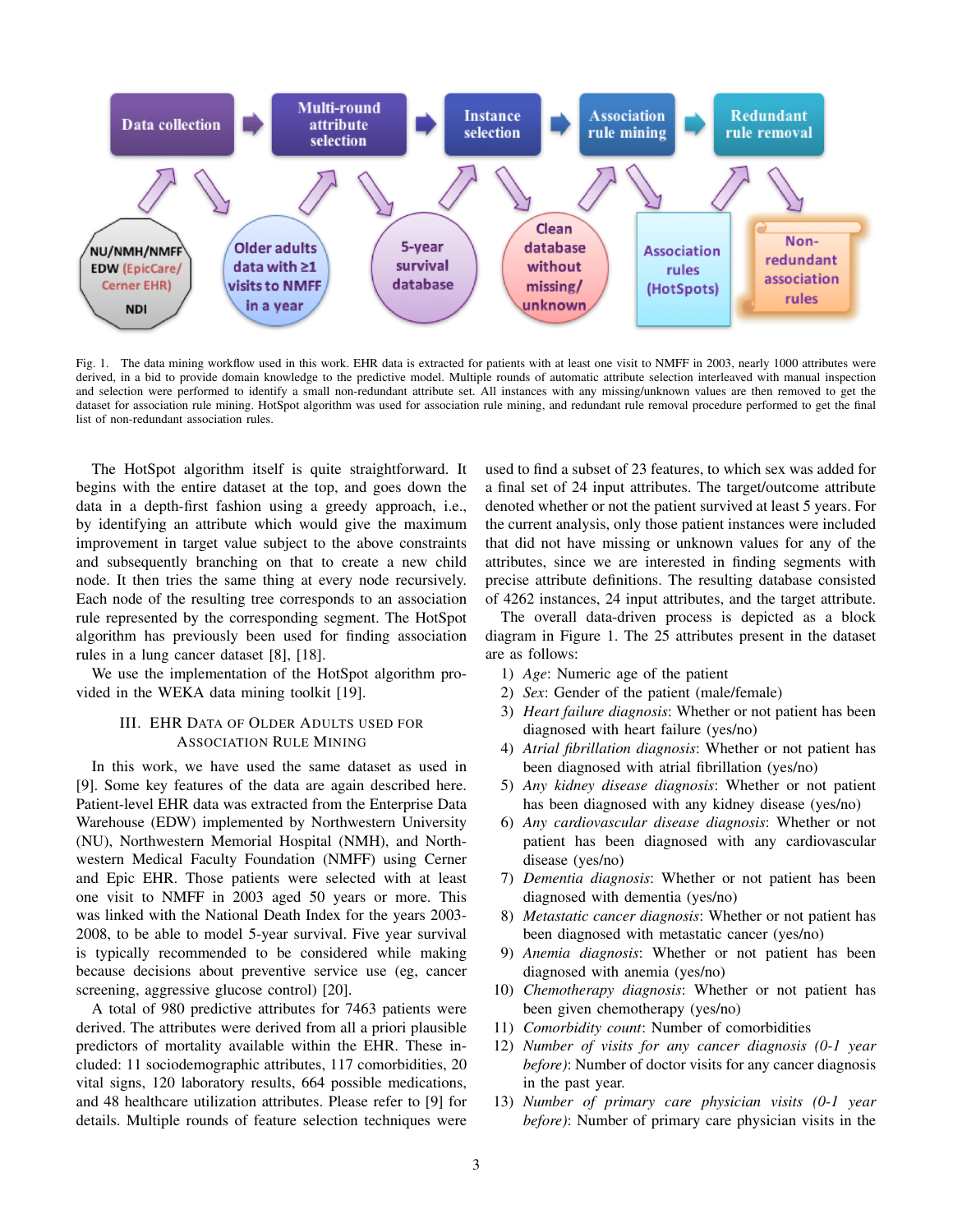past year.

- 14) *Number of hospitalizations (0-1 year before)*: Number of hospitalizations in the past year.
- 15) *Number of hospitalizations (1-2 years before)*: Number of hospitalizations between one and two years prior to the current date.
- 16) *Mean diastolic blood pressure*: Numeric value of mean diastolic blood pressure (in mm Hg).
- 17) *Mean albumin*: Numeric value of mean albumin (in  $g/dL$ ).
- 18) *Highest blood urea nitrogen*: Numeric value of highest blood urea nitrogen (in mg/dL).
- 19) *Mean creatinine*: Numeric value of mean creatinine (in mg/dL).
- 20) *Lowest sodium*: Numeric value of lowest sodium (in mEq/L).
- 21) *Highest bicarbonate*: Numeric value of highest bicarbonate (in mEq/L).
- 22) *Lowest calcium*: Numeric value of lowest calcium (in mg/dL).
- 23) *Digoxin prescription*: Whether or not the patient has been prescribed digoxin (yes/no).
- 24) *Loop diuretic prescription*: Whether or not the patient is on loop diuretic prescription (yes/no).
- 25) *Death*: Whether the patient died within 5 years of the current hospital visit (yes/no).

# IV. EXPERIMENTS AND RESULTS

Of the 4262 patients in the dataset, 653 died within five years and 3609 survived at least five years. The not survived fraction  $f$ , therefore, is 15.32%, and the goal of association rule mining is to find segments where this fraction  $f'$  is significantly higher or lower than  $f$ . Figure 2 shows the histograms of all the 24 attributes color-coded by the outcome attribute.

We performed two independent analyses to find segments in which the fraction of patients not survived after five years was higher and lower than the fraction across the entire dataset. Several combinations of algorithm parameters (maximum branching factor, minimum improvement in target value, and minimum segment size) were tried. Here we report the results with the same parameters as used in [8]: maximum branching factor  $= 3$ , minimum improvement in target value  $= 1\%$ , and minimum segment size  $= 100$ .

It is well known that association rule analysis can lead to the discovery of a large number of redundant rules, which need to be post-processed. Here we used a two-stage semi-manual procedure to remove redundant rules:

1) Stage I: As described before, the way HotSpot algorithm works is to try to go deeper and deeper into the data to make the rule tree as long as it is able to improve the target value. A natural consequence of this is that the leaf nodes would have the best target value compared to all the nodes on its path. Therefore, we discard all the rules corresponding to the non-leaf nodes, and retain only the ones corresponding to the leaf nodes. This stage can be easily automated and does not require manual intervention.

2) Stage II: Even after Stage I, there can still remain quite a few redundant rules, the removal of which require domain expertise and manual supervision.

Lift of a rule is the relative improvement in the target (here the fraction of patients who did not survive at least five years) as compared to the average value of the target across the entire dataset. Therefore, lift for the two modes can be defined as follows:

$$
L_{high} = f'_{high} / f
$$

$$
L_{low} = f / f'_{low}
$$

where  $L_{high}$  and  $L_{low}$  are the lift values for the high and low modes respectively;  $f'_{high}$  and  $f'_{low}$  are the fraction of not survived patients in the segments resulting from hotspot analysis with high and low modes respectively, and  $f$  is the fraction of not survived patients across the entire dataset.

Table I presents the number of rules generated by the HotSpot algorithm, and the rules after each stage of redundant rule removal. Interestingly, the low mode (which corresponds to finding segments with low death rate, i.e. healthy patients) generated over a thousand rules, which were reduced to less than half by Stage I redundant rule removal. It was found during Stage II redundant rule removal that all these rules were essentially different combinations of attributes negating different comorbidities, which is quite obvious and thus redundant from the domain perspective. The rule with the highest lift value was selected as the representative rule for the applied parameter combination.

TABLE I NUMBER OF ASSOCIATION RULES

| <i>HotSpot</i><br>algorithm | Redundant rule<br>removal - I | Redundant rule<br>removal - II |
|-----------------------------|-------------------------------|--------------------------------|
| 40                          | 18                            |                                |
|                             | 1150                          | 482                            |

TABLE II NON-REDUNDANT ASSOCIATION RULES DENOTING SEGMENTS WHERE FRACTION OF NOT SURVIVED PATIENTS IS SIGNIFICANTLY HIGHER THAN  $f=15.32%$ 

| Segment<br>description                                                                                                                                                           | $f'_{high}$<br>(%) | Segment<br>size | Lift |
|----------------------------------------------------------------------------------------------------------------------------------------------------------------------------------|--------------------|-----------------|------|
| #Hospitalizations0-1yr $> 2$ , HighestBloodUreaN-<br>itrogen $> 16$ , MeanAlbumin $\lt = 3.9333$                                                                                 | 59.17              | 100             | 3.86 |
| Age $> 81$ , #Comorbidities $> 2$ , HighestBlood-<br>UreaNitrogen $> 10$ , MeanAlbumin $<= 4.08$ , Me-<br>anDiastolicBloodPressure $> 56.1667$ , #Comor-<br>bidities $\leq$ = 10 | 59.17              | 100             | 3.86 |
| Age $> 81$ , #Comorbidities $> 2$ , HighestBlood-<br>UreaNitrogen $> 10$ , MeanDiastolicBloodPressure<br>$> 56.1667$ , #Comorbidities $\lt= 10$ , Lowest-<br>Sodium $>125$       | 59.17              | 100             | 3.86 |
| #Hospitalizations0-1yr > 2, MeanDiastolicBlood-<br>Pressure $\leq$ = 89, MeanAlbumin $\leq$ = 3.9333, De-<br>$mentia=0$                                                          | 58.82              | 100             | 3.84 |
| #Hospitalizations0-1yr $> 2$ , Age $> 51$ , MeanAl-<br>bumin $\leq$ = 3.9333                                                                                                     | 58.14              | 100             | 3.79 |
| MeanAlbumin $\leq$ 2.77, MeanDiastolicBlood-<br>Pressure $> 52$ , MeanAlbumin $> 1.1714$                                                                                         | 56.5               | 100             | 3.69 |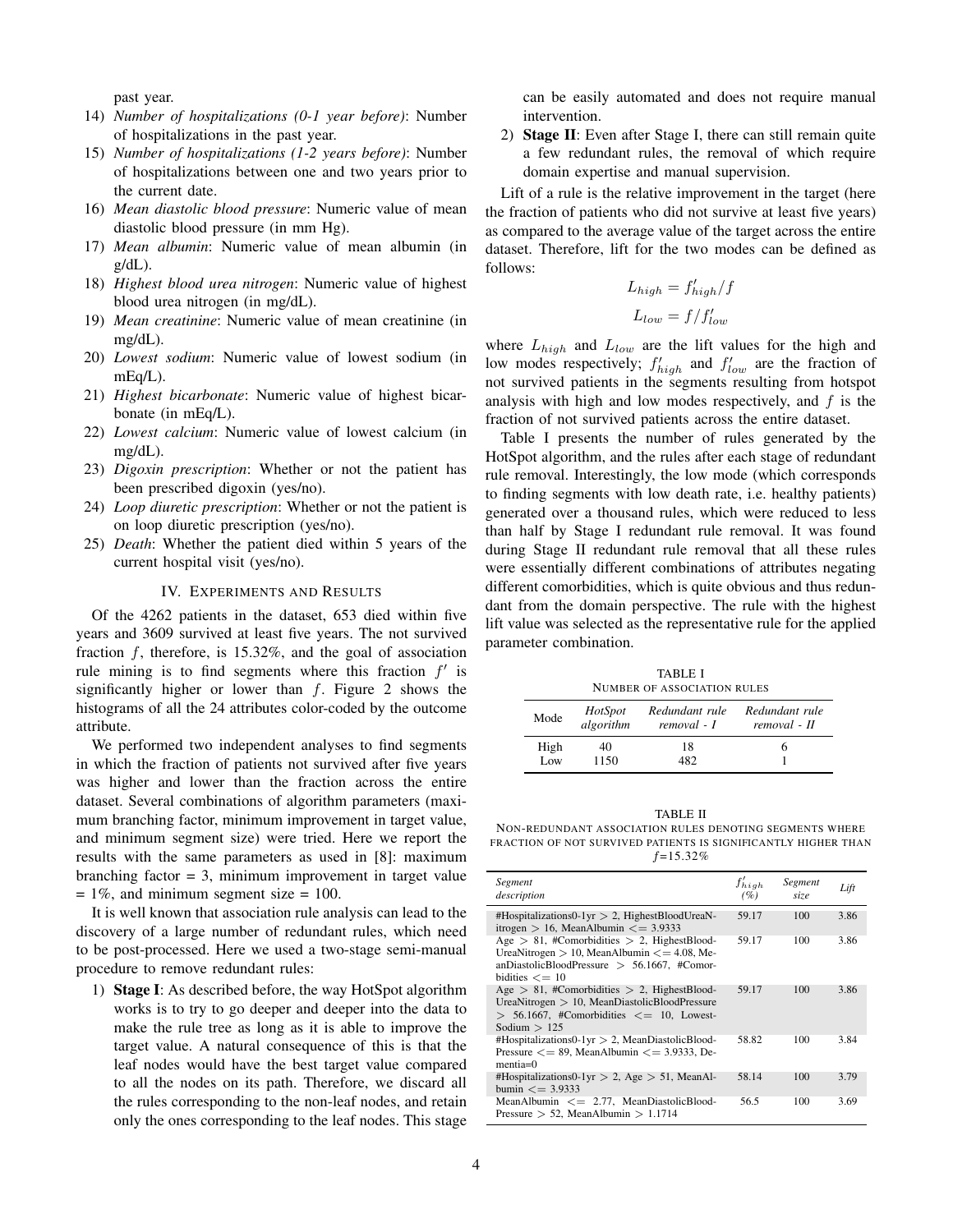

Fig. 2. Distribution (histograms) of all the 24 input patient attributes present in the dataset. The patients who did not survive at least five years are represented by red-colored fraction and those who did survive are represented by blue. For all binary (yes/no) attributes except sex, the first bar represents "No" and the second bar represents "Yes". For sex, the first bar represents "Male" and the second bar represents "Female".

TABLE III NON-REDUNDANT ASSOCIATION RULES DENOTING SEGMENTS WHERE FRACTION OF NOT SURVIVED PATIENTS IS SIGNIFICANTLY LOWER THAN  $f=15.32%$ 

| Segment<br>description                                                                                                                           | $f'_{low}$<br>(%) | Segment<br>size | Lift |
|--------------------------------------------------------------------------------------------------------------------------------------------------|-------------------|-----------------|------|
| AnyCardioVascularDisease=0, Anemia=0, Heart-<br>Failure=0, Sex=Female, Dementia=0, Chemother-<br>apy=0, AtrialFibrillation=0, MetastaticCancer=0 | 6.31              | 100             | 2.43 |

Tables II and III present the non-redundant association rules/segments obtained with high and low mode respectively and offers some insight on the combined influence of multiple comorbidities on five year survival. Some of the factors associated with increased death rate were: high number of hospitalizations in the past year, high blood urea nitrogen levels, low albumin levels, advanced age, high diastolic blood

pressure, more comorbidities, and high sodium. Among these discovered rules, we also see certain strange factors. For example, #Comorbidities<=10 appears in some rules. On looking closer at the data, we found that there were only 10 instances of patients having #Comorbidities>10, which might have influenced its frequent appearance. Another counterintuitive risk factor appears in the fourth rule in Table II, which is not having dementia. Such results can result primarily due to artifacts of the specific data being analyzed. For the low mode, the representative association rule with the best value of lift suggests the following factors associated with a decreased death rate: no cardiovascular disease, no anemia, no heart failure, no dementia, no chemotherapy, no atrial fibrillation, and no metastatic cancer. Most of the rules obtained in both cases conform with existing biomedical knowledge and provide interesting insights into prognosis of older adults.